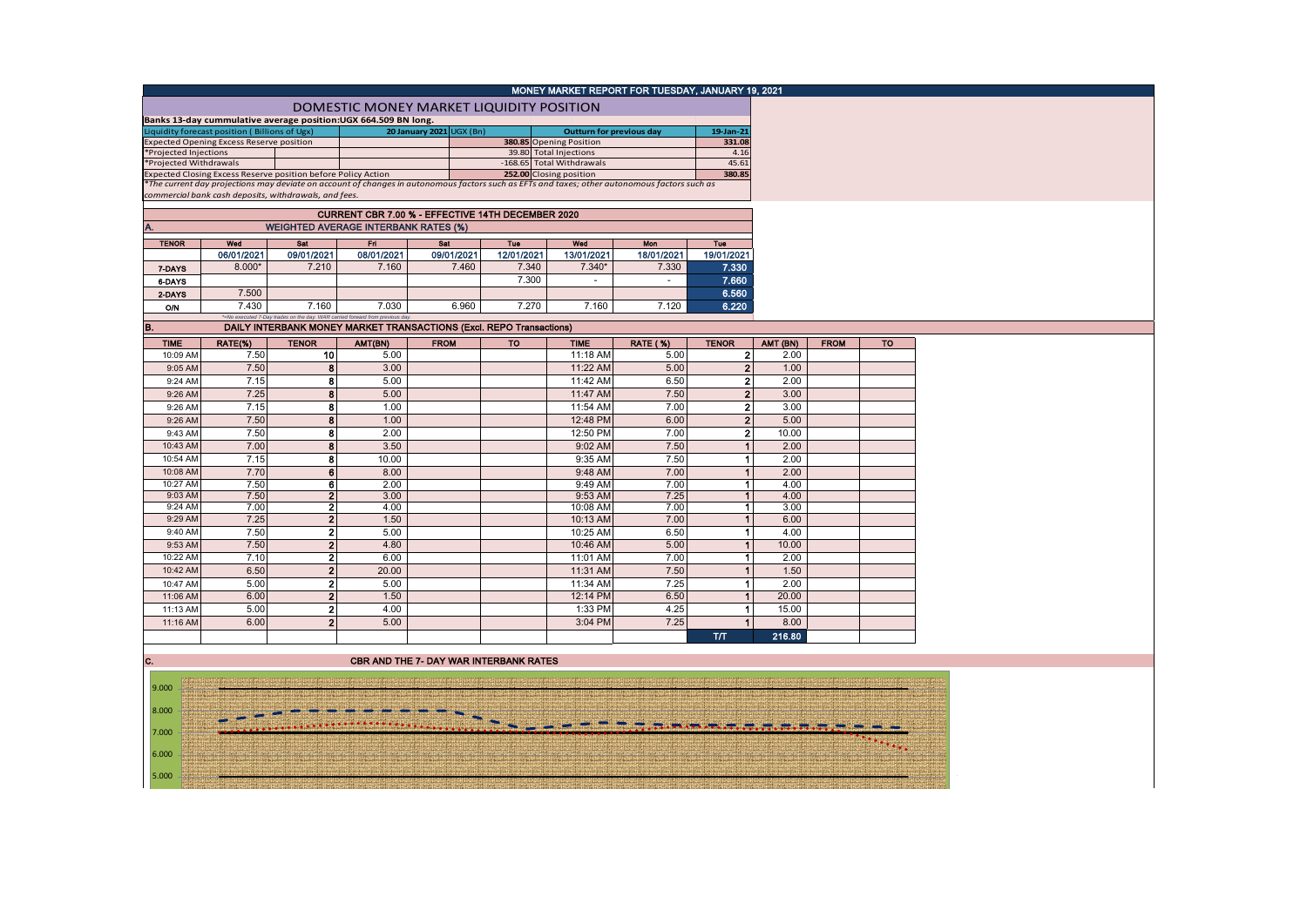| 4.000                                                                             |                                                                                 |             |                          |             |                          |              |              |            |                 |            |            |
|-----------------------------------------------------------------------------------|---------------------------------------------------------------------------------|-------------|--------------------------|-------------|--------------------------|--------------|--------------|------------|-----------------|------------|------------|
|                                                                                   | 04/01/2021                                                                      | 05/01/2021  | 06/01/2021               | 07/01/2021  | 08/01/2021               | 11/01/2021   |              | 12/01/2021 | 13/01/2021      | 18/01/2021 | 19/01/2021 |
|                                                                                   |                                                                                 |             | $-7$ -day WAR            | $-CBR$ rate | -Upper bound             |              | -Lower bound |            | • Overnight WAR |            |            |
|                                                                                   |                                                                                 |             |                          |             |                          |              |              |            |                 |            |            |
| MONETARY POLICY OPERATIONS MATURITIES PROFILE: (21 JAN 2021 - 18 FEB 2021)<br>D.  |                                                                                 |             |                          |             |                          |              |              |            |                 |            |            |
| <b>DATE</b>                                                                       | <b>THUR</b>                                                                     | <b>THUR</b> | <b>THUR</b>              | <b>THUR</b> | <b>THUR</b>              | <b>TOTAL</b> |              |            |                 |            |            |
|                                                                                   | 21-Jan-21                                                                       | 28-Jan-21   | 04-Feb-21                | 11-Feb-21   | 18-Feb-21                |              |              |            |                 |            |            |
| <b>REPO</b>                                                                       |                                                                                 |             | $\overline{\phantom{0}}$ |             | $\overline{\phantom{a}}$ |              |              |            |                 |            |            |
| <b>REV REPO</b>                                                                   |                                                                                 |             |                          |             | -                        |              |              |            |                 |            |            |
| <b>DEPO AUCT</b>                                                                  | 81.10                                                                           | 45.46       | 7.00                     |             | 69.10                    | 202.66       |              |            |                 |            |            |
| <b>TOTALS</b>                                                                     | 81.10                                                                           | 45.46       | 7.00                     |             | 69.10                    | 202.66       |              |            |                 |            |            |
| Total O/S Deposit Auction balances held by BOU up to 18 FEBRUARY 2021: UGX 203 BN |                                                                                 |             |                          |             |                          |              |              |            |                 |            |            |
|                                                                                   | Total O/S Repo, Reverse Repo & Deposit Auction balances held by BOU: UGX 203 BN |             |                          |             |                          |              |              |            |                 |            |            |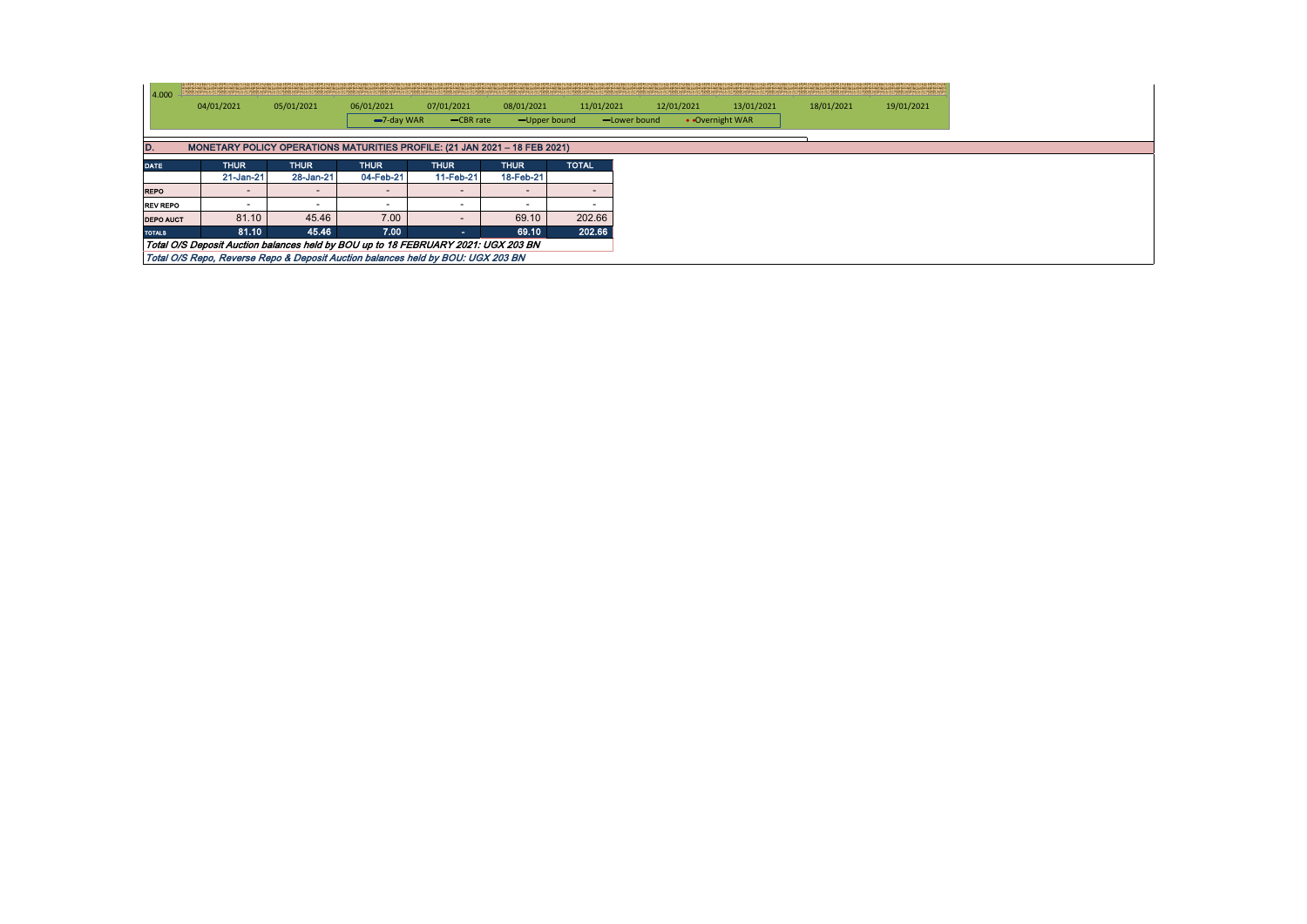| (Ei) STOCK OF TREASURY SECURITIES                                                                     |                                                                                       |             |             |                 | Eii)<br><b>MONETARY POLICY MARKET OPERATIONS</b> |                                                |               |            |              |              |
|-------------------------------------------------------------------------------------------------------|---------------------------------------------------------------------------------------|-------------|-------------|-----------------|--------------------------------------------------|------------------------------------------------|---------------|------------|--------------|--------------|
|                                                                                                       | LAST TBIILS ISSUE DATE: 15-JAN-2021                                                   |             |             |                 |                                                  | (VERTICAL REPOS, REV-REPOS & DEPOSIT AUCTIONS) |               |            |              |              |
| 5.977.534<br>20/01/2021<br>On-the-run O/S T-BILL STOCKs (Billions-UGX)                                |                                                                                       |             |             |                 | <b>OMO</b>                                       | <b>ISSUE DATE</b>                              | <b>AMOUNT</b> | <b>WAR</b> | <b>RANGE</b> | <b>TENOR</b> |
|                                                                                                       | On-the-run O/S T-BONDSTOCKs(Billions-UGX)                                             |             | 17.131.733  | 20/01/2021 DAUT |                                                  | $23-Nov -$                                     | 385.50        | 7.000      |              |              |
| 23,109.268<br>TOTAL TBILL & TBOND STOCK- UGX                                                          |                                                                                       |             | REPO        | 25-Nov -        | 309.00                                           | 7.000                                          |               |            |              |              |
| O/S=Outstanding                                                                                       |                                                                                       |             | <b>REPO</b> | $26$ -Nov $-$   | 1,396.00                                         | 7.000                                          |               |            |              |              |
| <b>YTM (%)</b><br><b>CHANGE IN</b><br><b>MATURITY</b><br><b>TOTAL STOCK</b>                           |                                                                                       |             |             | <b>DAUT</b>     | $26-Nov -$                                       | 80.17                                          | 7.557         |            | 56           |              |
|                                                                                                       | (BN UQX)                                                                              | AT CUT OFF* | YTM (+/-)   |                 | <b>DAUT</b>                                      | $26$ -Nov $\vert$ -                            | 80.17         | 7.557      |              | 56           |
| 91                                                                                                    | 98.07                                                                                 | 8.713       | 0.214       |                 | <b>REVREPO</b>                                   | 01-Dec                                         | 282.00        | 7.000      |              |              |
| 182                                                                                                   | 489.91                                                                                | 10.996      | 0.096       |                 | <b>REVREPO</b>                                   | 02-Dec                                         | 165.00        | 7.000      |              |              |
| 364                                                                                                   | 5,389.55                                                                              | 14.350      | 0.350       |                 | REPO                                             | $03$ -Dec $-$                                  | 810.00        | 7.000      |              |              |
| 2YR *10                                                                                               | $\sim$                                                                                | 15.250      | 0.700       |                 | <b>DAUT</b>                                      | $03$ -Dec $-$                                  | 49.97         | 7.254      |              | 28           |
| 3YR *6                                                                                                | $\overline{a}$                                                                        | 15.500      | 0.500       |                 | DAUT                                             | $03$ -Dec $-$                                  | 44.94         | 7.503      |              | 56           |
| 5YR *2                                                                                                | 2.131.05                                                                              | 16.500      | 1.600       |                 | <b>REPO</b>                                      | $10$ -Dec $-$                                  | 439.00        | 7.000      |              |              |
| 10YR *3                                                                                               | 8.432.21                                                                              | 16.000      | 1.505       |                 | DAUT                                             | $10$ -Dec $-$                                  | 45.94         | 7.340      |              | 28           |
| 15YR                                                                                                  | 5,942.63                                                                              | 15.300      | 0.300       |                 | <b>DAUT</b>                                      | $10$ -Dec $\vert$ -                            | 6.92          | 7.503      |              | 56           |
|                                                                                                       | Cut OFF is the lowest price/ highest yield that satisfies the auction awarded amount. |             |             |                 | <b>REVREPO</b>                                   | 15-Dec                                         | 558.00        | 7.000      |              |              |
|                                                                                                       |                                                                                       |             |             |                 | <b>REPO</b>                                      | $21$ -Dec $-$                                  | 348.50        | 7.000      |              |              |
|                                                                                                       |                                                                                       |             |             |                 | REPO                                             | 24-Dec -                                       | 350.00        | 7.000      |              |              |
|                                                                                                       |                                                                                       |             |             |                 | <b>DAUT</b>                                      | $24$ -Dec $-$                                  | 68.31         | 7.590      |              | 56           |
|                                                                                                       |                                                                                       |             |             |                 | <b>REVREPO</b>                                   | 28-Dec                                         | 963.00        | 7.000      |              |              |
|                                                                                                       |                                                                                       |             |             |                 | <b>REVREPO</b>                                   | 31-Dec                                         | 384.00        | 7.000      |              |              |
|                                                                                                       |                                                                                       |             |             |                 | REPO                                             | 12-Jan -                                       | 497.00        | 7.000      |              |              |
|                                                                                                       |                                                                                       |             |             |                 |                                                  | WAR-Weighted Average Rate                      |               |            |              |              |
| IH.<br>DAILY SECONDARY MARKET QUOTES (On-the-run GOVERNMENT TREASURY SECURITIES -- End of Day Quotes) |                                                                                       |             |             |                 |                                                  |                                                |               |            |              |              |

|                      | <b>T-BILLS</b> |                |                |           |        |                | <b>TBONDS</b>  |           |                |           |                |           |                |          |           |                |  |
|----------------------|----------------|----------------|----------------|-----------|--------|----------------|----------------|-----------|----------------|-----------|----------------|-----------|----------------|----------|-----------|----------------|--|
| <b>TENOR</b>         | 91 DR          |                | <b>182 DR</b>  |           | 364 DR |                |                | 2YR YTM   |                | 3YR YTM   |                | 5YR YTM   |                | 10YR YTM |           | 15YR YTM       |  |
| <b>COUPON</b>        | 0.000%         |                | 0.000%         |           | 0.000% |                | 11.000%        |           | 14.000%        |           | 16.625%        |           | 17.000%        |          | 14.25%    |                |  |
| <b>MATURITY DATE</b> | 16-Apr-21      |                |                | 16-Jul-21 |        | 14-Jan-22      |                | 13-Apr-23 |                | 18-Jan-24 |                | 27-Aug-26 | 03-Apr-31      |          | 22-Jun-34 |                |  |
|                      |                | <b>BID/ASK</b> | <b>BID/ASK</b> |           |        | <b>BID/ASK</b> | <b>BID/ASK</b> |           | <b>BID/ASK</b> |           | <b>BID/ASK</b> |           | <b>BID/ASK</b> |          |           | <b>BID/ASK</b> |  |
| <b>DFCU</b>          | 8.20           | 8.10           | 9.60           | 9.50      | 11.60  | 11.50          | 15.00          | 14.90     | 15.05          | 14.95     | 16.00          | 15.90     | 16.50          | 16.40    | 16.50     | 16.40          |  |
| <b>ABSA</b>          | 9.00           | 8.90           | 11.50          | 11.40     | 16.00  | 15.90          | 16.20          | 16.10     | 16.48          | 16.38     | 16.25          | 16.15     | 16.25          | 16.15    | 16.45     | 16.35          |  |
| <b>CRDU</b>          | 8.50           | 8.40           | 11.00          | 10.90     | 14.25  | 14.15          | 16.00          | 15.90     | 16.25          | 16.15     | 16.55          | 16.45     | 16.30          | 16.20    | 16.45     | 16.35          |  |
| <b>HFBU</b>          | 9.00           | 8.90           | 10.90          | 9.90      | 14.35  | 14.25          | 16.00          | 15.90     | 16.00          | 15.90     | 16.50          | 16.40     | 16.30          | 16.20    | 16.40     | 16.30          |  |
| <b>SCBU</b>          | 8.75           | 8.65           | 11.10          | 11.00     | 14.50  | 14.40          | 16.05          | 15.95     | 16.25          | 16.15     | 16.50          | 16.40     | 16.25          | 16.15    | 16.50     | 16.40          |  |
| <b>STBB</b>          | 9.50           | 9.40           | 11.50          | 11.40     | 14.40  | 14.30          | 15.95          | 15.85     | 16.25          | 16.15     | 16.55          | 16.45     | 16.55          | 16.45    | 16.75     | 16.65          |  |
| <b>RODA</b>          | 8.57           | 8.47           | 11.37          | 11.27     | 14.37  | 14.27          | 16.15          | 16.05     | 16.35          | 16.25     | 16.60          | 16.50     | 16.60          | 16.50    | 16.75     | 16.65          |  |
| Av. Bid              |                | 8.79           | 11.00          |           |        | 14.21          | 15.91          |           | 16.09          |           | 16.42          |           | 16.39          |          |           | 16.54          |  |
| Av. Ask              | 8.69           |                | 10.77          |           | 14.11  |                | 15.81          |           | 15.99          |           | 16.32          |           | 16.29          |          | 16.44     |                |  |
| <b>Sec Mkt Yield</b> | 8.739          |                | 10.881         |           | 14.159 |                | 15.857         |           | 16.039         |           | 16.371         |           | 16.343         |          | 16.493    |                |  |
| BestBid              | 9.50           |                |                | 11.50     |        | 16.00          | 16.20          |           | 16.48          |           | 16.60          |           | 16.60          |          | 16.75     |                |  |
| BestAsk              |                | 8.10           | 9.50           |           |        | 11.50          | 14.90          |           | 14.95          |           | 15.90          |           | 16.15          |          |           | 16.30          |  |

 **Daily Secondary Market for Government Securities Report for 19th January 2021**

Secondary market activity increased on the day with volumes rising to **UGX 197.83BN** from the previous business day's volume of **UGX 134.2BN**.

> Offshores investors were present in the market on the Buy-side in one transaction to a total of **UGX 5.0BN.**<br>→ January secondary market cumulative volume stands at **UG1, 273.0BN** (December 2020 total volume was **U** January secondary market cumulative volume stands at **UG1, 273.0BN** (December 2020 total volume was **UGX**

**1,417.6BN).**